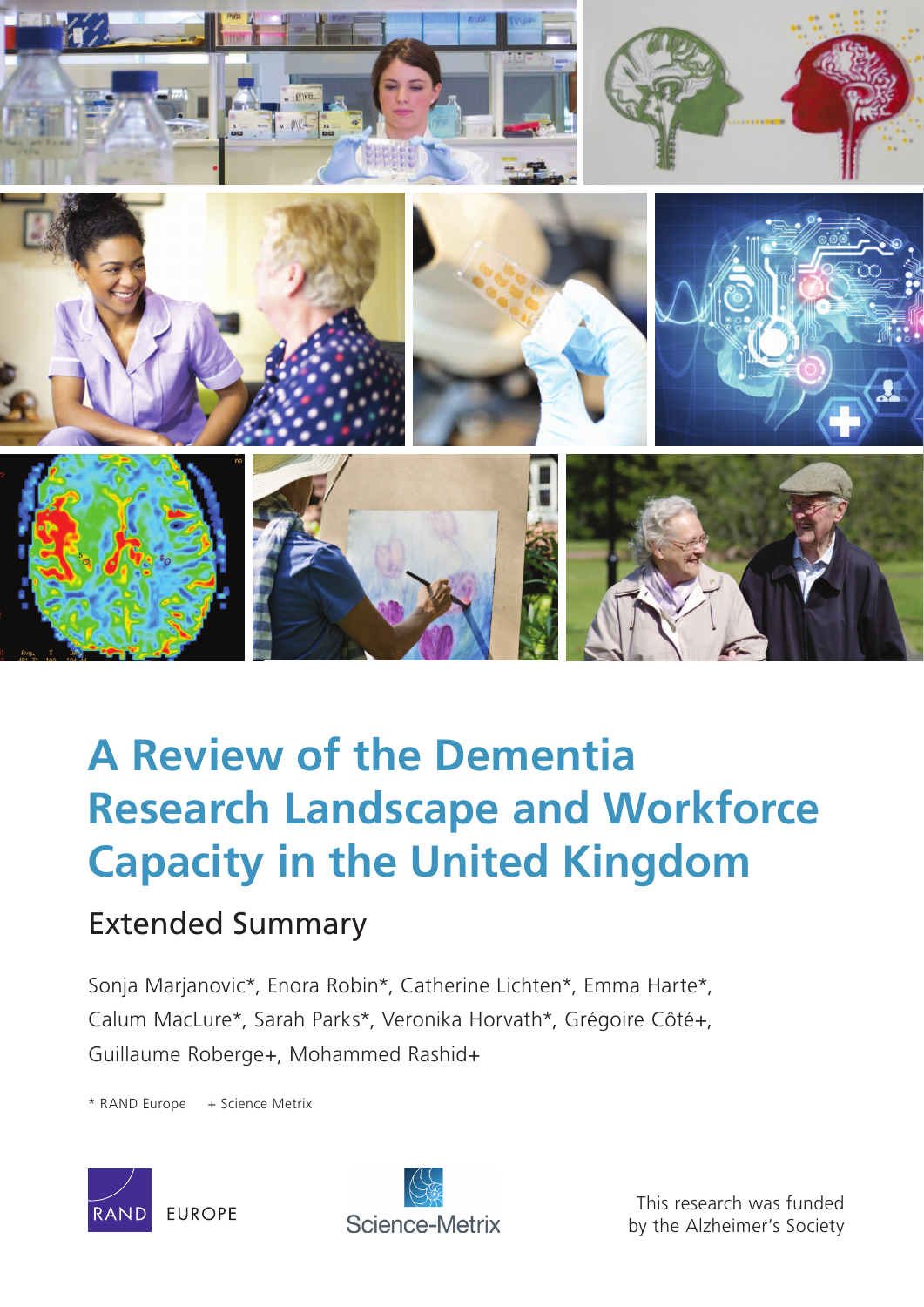

This research was funded by the Alzheimer's Society

For more information on this publication, visit [www.rand.org/t/](http://www.rand.org/t/RR1186z1)RR1186z1

To view the full report, visit [www.rand.org/t/rr1186](http://www.rand.org/t/rr1186)

Published by the RAND Corporation, Santa Monica, Calif., and Cambridge, UK

© Copyright 2015 RAND Corporation

RAND<sup>®</sup> is a registered trademark.

Cover images: top row left and middle row centre provided courtesy of the Alzheimer's Society; top row right by Stephen Magrath, Wellcome Images/CC BY-NC-ND 4.0; all others, istockphoto.com

RAND Europe is a not-for-profit research institute whose mission is to help improve policy and decisionmaking through research and analysis. RAND's publications do not necessarily reflect the opinions of its research clients and sponsors.

#### **Limited Print and Electronic Distribution Rights**

This document and trademark(s) contained herein are protected by law. This representation of RAND intellectual property is provided for noncommercial use only. Unauthorized posting of this publication online is prohibited. Permission is given to duplicate this document for personal use only, as long as it is unaltered and complete. Permission is required from RAND to reproduce, or reuse in another form, any of its research documents for commercial use. For information on reprint and linking permissions, please visit [www.rand.org/pubs/permissions.html.](http://www.rand.org/pubs/permissions.html)

Support RAND

Make a tax-deductible charitable contribution at

[www.rand.org/giving/contribute](http://www.rand.org/giving/contribute)

[www.rand.org](http://www.rand.org)

[www.randeurope.org](http://www.randeurope.org)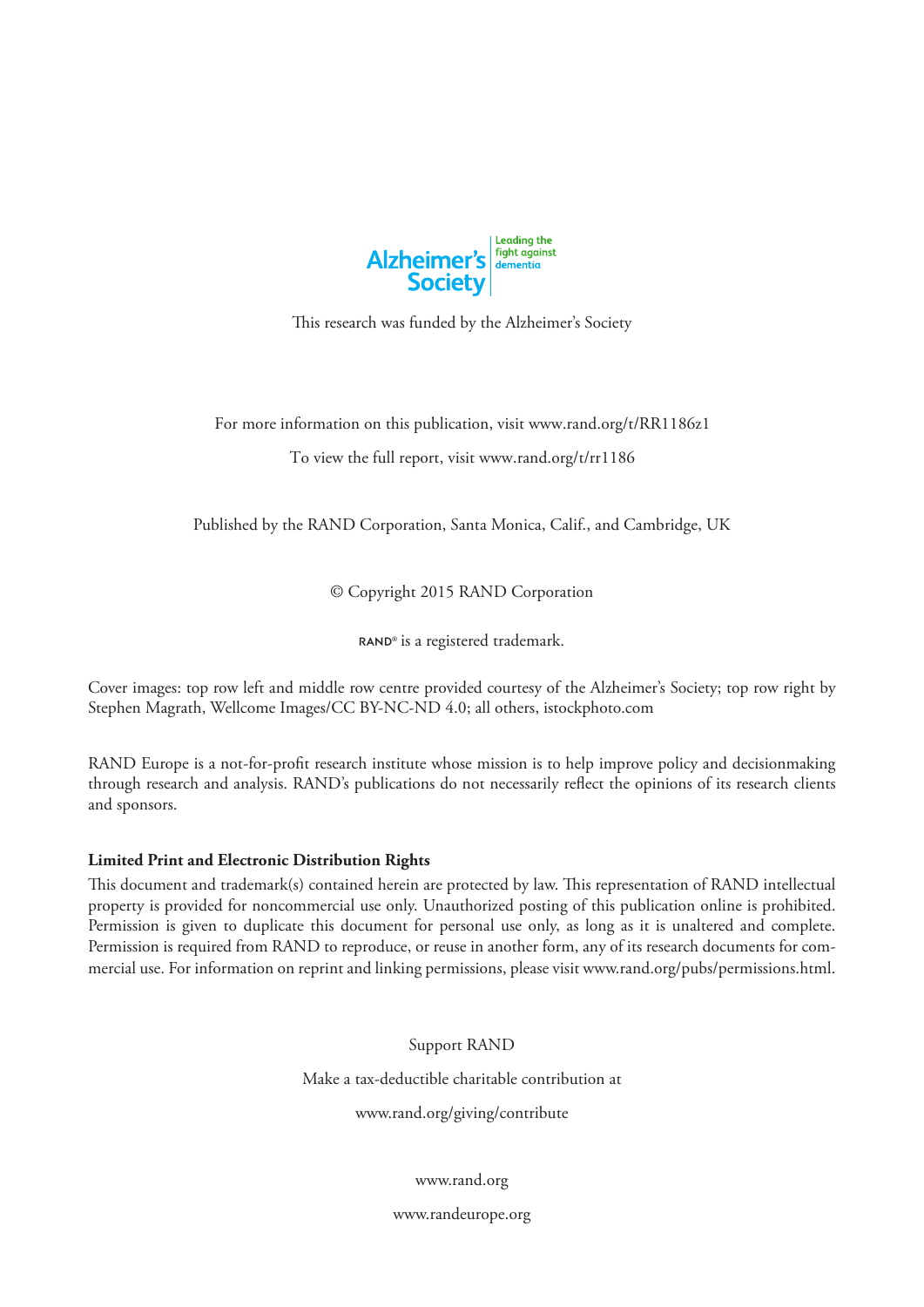# A Review of the Dementia Research Landscape and Workforce Capacity in the United Kingdom

Extended Summary

Sonja Marjanovic\*, Enora Robin\*, Catherine Lichten\*, Emma Harte\*, Calum MacLure\*, Sarah Parks\*, Veronika Horvath\*, Grégoire Côté+, Guillaume Roberge+, Mohammed Rashid+

\* RAND Europe + Science Metrix

RR-1186/1-AlzSoc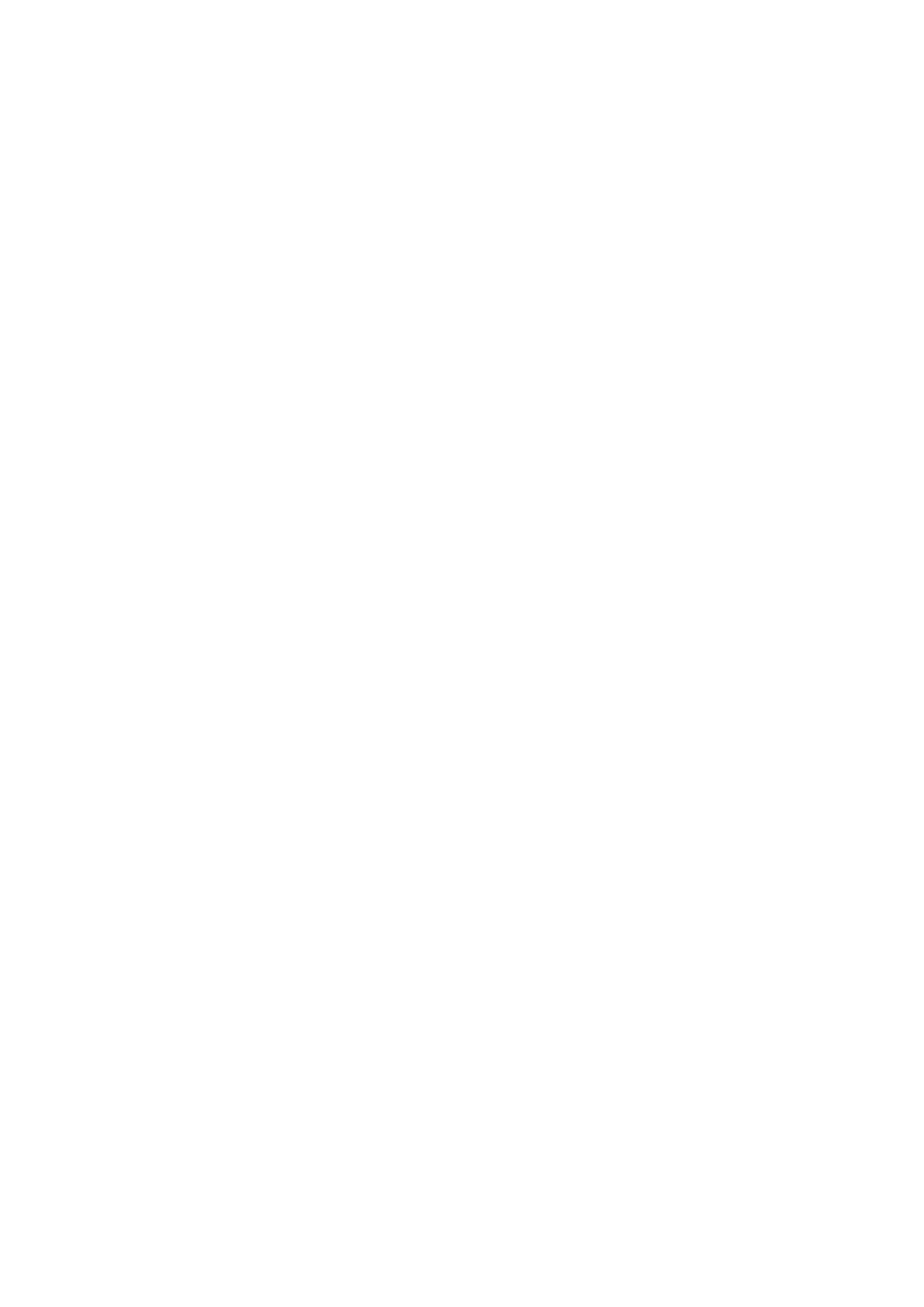#### Background and context

This report presents the insights from an independent review of the United Kingdom's capacity in dementia research. The review was commissioned by the Alzheimer's Society and led by RAND Europe, in collaboration with Science Metrix. The research had two core objectives: (i) to better understand the strengths and limitations of the UK dementia research landscape; and (ii) to examine the opportunities and challenges associated with dementia research careers in the UK, including key bottlenecks in the careers of researchers. The work aims to help inform a blueprint for investing in research capacity-building in dementia.

#### Study design and methods

The study design and methods involved three key elements (all of which are elaborated on in the core report, together with associated caveats). The first was a bibliometric analysis of UK dementia research, which used publication data to assess research performance vis-à-vis global benchmarks, based on citation impact. Secondly, we conducted a pilot investigation, which traced the current position of people who completed their PhD in a dementia topic in the UK in order to attain an estimate of retention, and to provide proxies for the composition and profile of the current dementia research workforce. It is important to highlight that this was a scoping exercise, and that we did not examine the attraction of researchers from other fields or other countries to UK dementia research. Finally, we carried out a qualitative assessment of the strengths and gaps within UK dementia research and of the research workforce, in order to inform investment priorities for capacity-building. We conducted 40 interviews with stakeholders from research, policy, health practitioner, private sector and funder communities, including representatives at varied stages in career pathways and from diverse fields. The interviews complement and provide more nuance, breadth and depth to the bibliometric analysis and PhD tracing exercise. Our findings have been interpreted within the context of wider knowledge about dementia research and science policy. The contents below present the key insights from each of the three investigations outlined above. The full report elaborates on each investigation, providing associated narrative detail, figures, graphs and quotes.

## Highlights from the bibliometric analysis

#### Research production

The UK is second in the world in terms of the amount of the dementia research knowledge it generated in the 1980-2013 period, as measured by the number of journal publications. This suggests that the UK punches above its weight in terms of publication outputs, which is in line with wider observations made for UK research.<sup>1</sup> The majority of UK dementia publications (60.5%) are in Alzheimer's disease. Research on other types of dementia diseases individually accounts for between 0.1% and 6.1% of overall UK outputs and includes research on mixed dementia, Lewy body dementia, vascular cognitive impairment, frontotemporal dementia, and other classifications such as mild cognitive impairment, early-onset dementia and familial dementia.

See for example Elsevier (2013).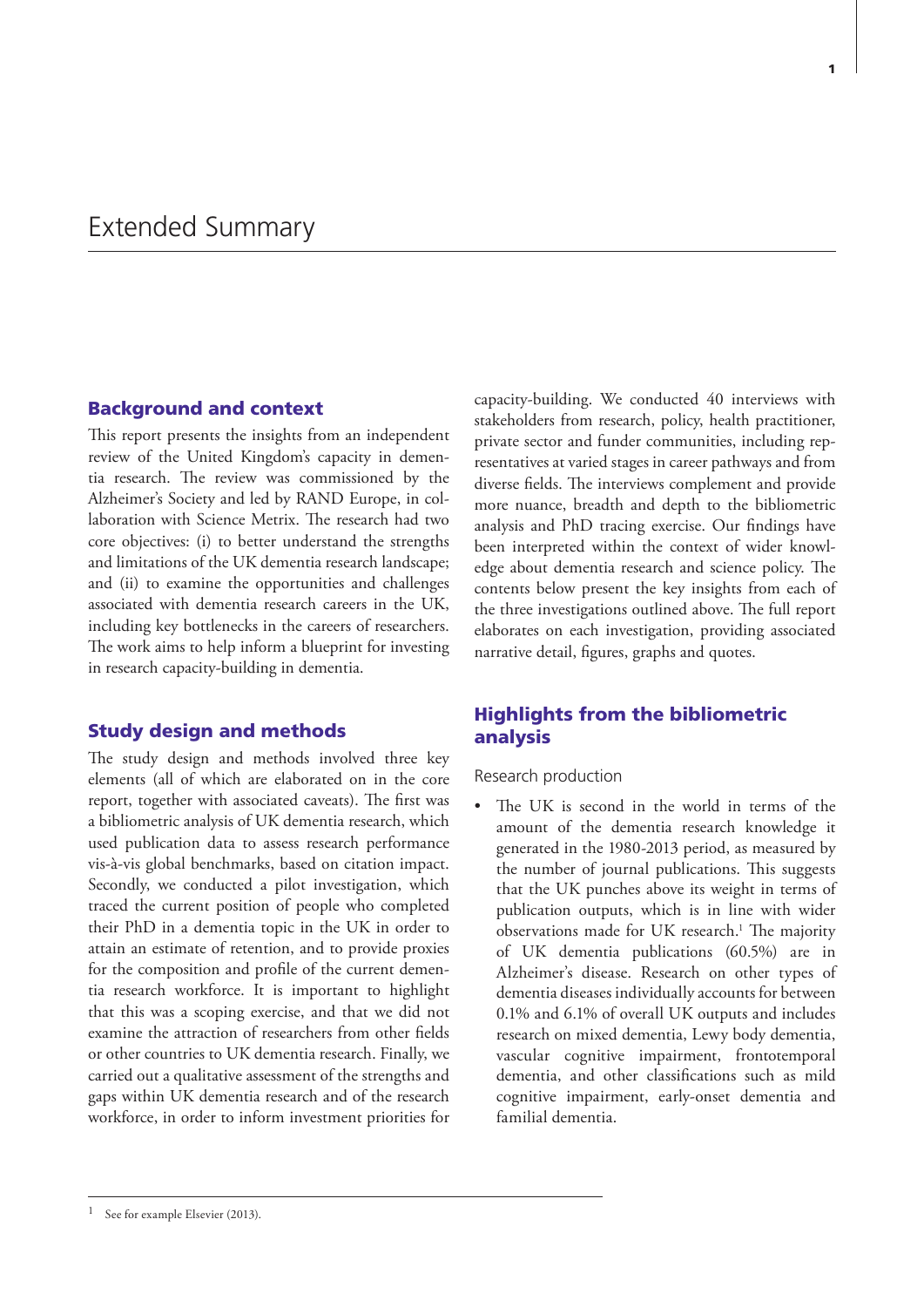- A total of 67% of all UK dementia papers are in the field of clinical medicine.2 The most prolific subfields in terms of publication volume are neurology and neurosurgery (34.9% of UK dementia papers), geriatrics (13.9%), psychiatry (6.2%), biochemistry and molecular biology (4.9%), and experimental psychology (4.3%). There is comparatively very little research taking place in some subfields which are potentially relevant such as health policy and services (0.43% of the overall UK dementia research portfolio), speech– language pathology and audiology (0.27%), and nursing (1.2%).
- UK dementia researchers frequently collaborate with colleagues in other countries: 40.3% of all UK dementia papers involve at least one international collaborator. UK dementia research draws on knowledge from diverse disciplines, similar to global trends. The UK does more research in dementia specifically as a proportion of all UK research (including in other disease areas) than most other countries: i.e. it has more specialisation in dementia.

#### Impact

- UK dementia publications are influential: the vast majority of UK dementia research has higher scientific impact than the world average impact for a specific type of dementia disease. In relation to the 30 most active countries, the UK ranks seventh for the citation performance of its entire portfolio (i.e. covering all types of dementia research) and ninth in terms of the percentage of particularly highly cited papers (i.e. those belonging to the top 10% of all papers globally in terms of citations, as defined in Chapter 2 of the full report).
- Most dementia disease research areas have pockets of excellence, indicated by a greater than expected percentage of highly cited papers.3 For the most prolific research area – Alzheimer's disease – the citation performance of UK Alzheimer's disease publications is only slightly above world average when the entire portfolio is considered. There is, however, a subset of highly influential UK research

outputs in Alzheimer's disease, as indicated by the high percentage of highly cited papers. UK Lewy body dementia and frontotemporal dementia research also have a particularly high percentage of highly cited papers (i.e. more than would be expected), with other pockets of research excellence in vascular dementia, small vessel disease, primary progressive aphasia and mild cognitive impairment. The entire portfolio of UK research on CADASIL (a rare inherited subtype of vascular cognitive impairment) stands out in terms of citation impact.

- In contrast, there seems to be scope for improving the impact of UK research classified as familial and early-onset dementia, where the UK lags behind world averages for citation impact (this is further clarified in evidence from the interviews).
- The most influential UK dementia papers (citation-wise) are in the subfields of medicinal and biomolecular chemistry, and of pharmacology and pharmacy, while there are also particularly notable pockets of excellence in the subfields of general and internal medicine, nuclear medicine and medical imaging, and pathology (in terms of percentages of highly cited dementia papers). Some of the more prolific subfields in terms of publication volumes (e.g. neurology and neurosurgery) as well as some fields where publishing volumes are relatively low (e.g. genetics and heredity) also have a higher than expected percentage of highly cited papers, although not quite as high as the most influential subfields. The lowest-impact subfields associated with UK dementia research include epidemiology, speech-language pathology and audiology, virology (e.g. possibly in the context of co-morbidities or links between viruses and dementia), pathology and biophysics.
- The vast majority of the UK's most prolific dementia researchers (the top 200 in terms of the volume of research publications) publish in journals that belong to the field of clinical medicine (87.5%), and to the subfields of neurology and neurosurgery (66.5%) and geriatrics (18.5%). Individuals working on dementia from more niche perspectives (i.e. less frequently funded disciplines such as nursing,

<sup>2</sup> Over two-thirds of UK dementia publications are in journals from the clinical medicine field. Dementia is a multidisciplinary research area and involves diverse fields and subfields of research. In journal databases, all papers are classified into specific fields and subfields according to organising categories based on the topics of research and disciplinary lenses used.

 $3$  We used 10% of an overall publication portfolio as the threshold for what would be expected to be highly cited, as this is a commonly used and accepted threshold in citation analysis. In the portfolio of all publications globally (not dementia specific)) globally, 18.9% of UK dementia publications belong to the highly cited paper category (i.e. are in the top 10% of most cited papers globally, across all fields). By comparison, 16.3% of global dementia papers are in the top 10% of all highly cited papers worldwide.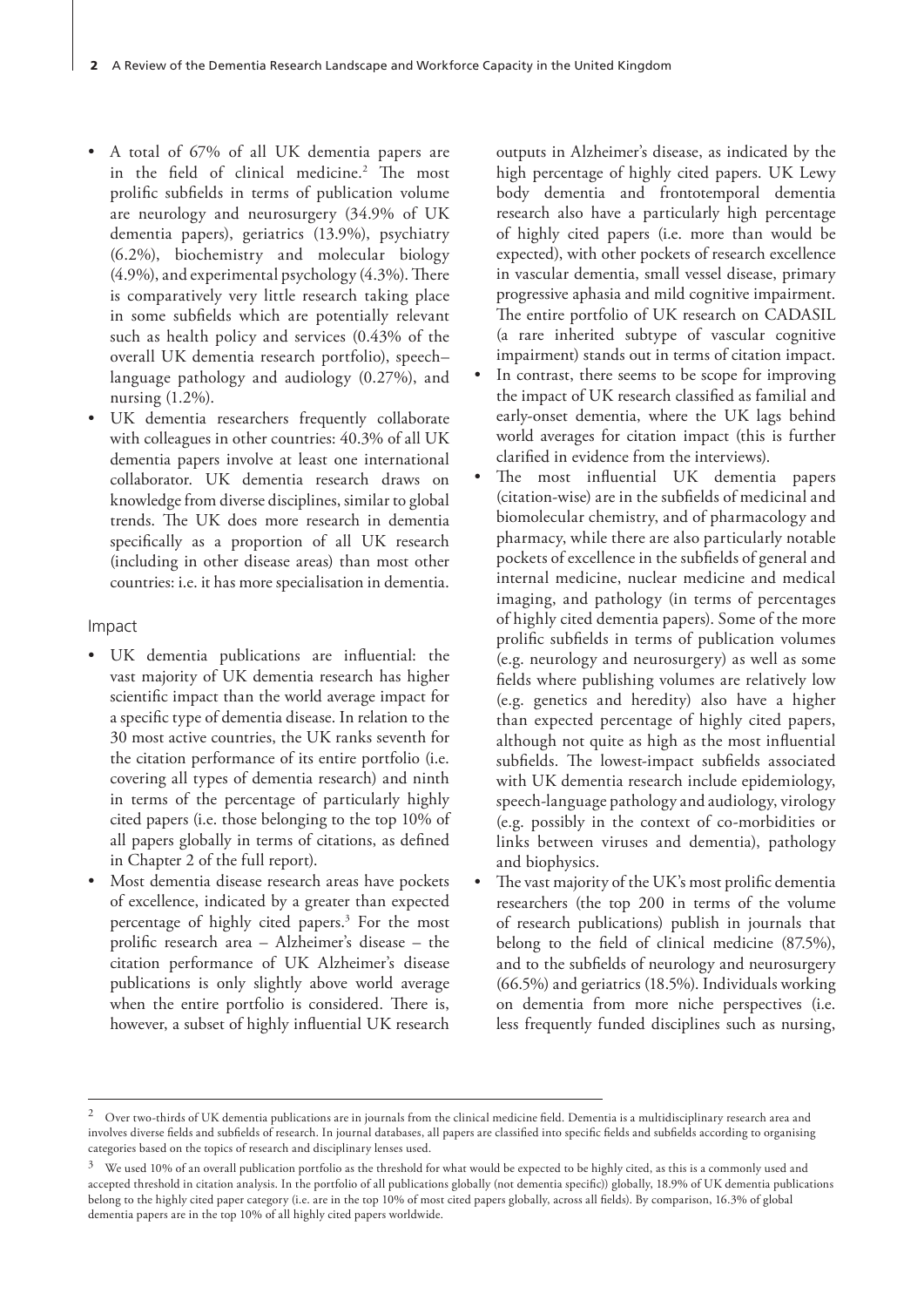psychology, speech and language, occupational health, physiotherapy and social work) tend to publish in a mix of more mainstream fields (such as geriatrics and neurology and neurosurgery journals where their inputs may be seen as more niche contributions) and in some journals more specific to their primary field of focus, amongst which contributions to nursing journals and psychology journals are most common. However, it may be that researchers in niche fields tend to disseminate

their work more frequently using means other than journal publications. 75% of the most prolific researchers perform above the world average in terms of the impact of their overall research portfolio, as well as in terms of percentages of highly cited papers. In addition, 75% of the most prolific researchers are concentrated in nine key institutions.

Table 1 provides definitions of key bibliometric indicators used in the analysis. Table 2 presents an overview of UK comparative performance in dementia research.

#### **Table 1. Bibliometric indicators: summary**

| <b>Bibliometric</b><br>indicator                                                             | <b>Explanation</b>                                                                                                                                                                                                                                                                                                                                                                                                                                                                                                                                                                       |                                                                          |
|----------------------------------------------------------------------------------------------|------------------------------------------------------------------------------------------------------------------------------------------------------------------------------------------------------------------------------------------------------------------------------------------------------------------------------------------------------------------------------------------------------------------------------------------------------------------------------------------------------------------------------------------------------------------------------------------|--------------------------------------------------------------------------|
| <b>Number of papers</b>                                                                      | This is the number of publications at each level of analysis (e.g. field,<br>topic).                                                                                                                                                                                                                                                                                                                                                                                                                                                                                                     | Measure of<br>scientific<br>production                                   |
| <b>Growth Ratio (GR)</b>                                                                     | The growth ratio (GR) is an indicator of growth in output over time (in<br>this case 2004-2008 and 2009-2013).                                                                                                                                                                                                                                                                                                                                                                                                                                                                           |                                                                          |
| Average of<br><b>Relative Citations</b><br>(ARCs)                                            | This is a direct measure of the scientific impact of an entire publication<br>portfolio based on paper citation counts, normalised to account for<br>different citation patterns across fields/subfields of science and for<br>differences in age of papers. When the ARC is above 1, it means that an<br>entity scores better than the world average; when it is below 1, it means<br>that on average, an entity publishes papers that are not cited as often as<br>the world level. This is a key 'quality' indicator (using citations as a proxy)<br>along with HCP (see next entry). | <b>Measures</b><br>of scientific<br>impact<br>(proxies for<br>'quality') |
| <b>Highly Cited</b><br><b>Publications</b><br>(HCPs) – absolute<br>number and<br>percentages | This is the second key indicator: it measures research excellence based<br>on the identification of 'top-performing' papers in a particular field,<br>citation-wise. These are papers that belong to the top 10% of highly<br>cited papers in a specific area, based on the citations they receive.                                                                                                                                                                                                                                                                                      |                                                                          |
| Average of<br><b>Relative Impact</b><br><b>Factors (ARIFs) -</b><br>journals                 | This provides an indication of the visibility of research and can be used<br>as a proxy for the 'aspiration' or 'ambition' of an entity. When the ARIF<br>is above 1, it means that an entity scores better than the world average<br>in terms of the types of journals it targets its publications in; when it<br>is below 1, it is below the world average. The ARIF score is normalised<br>to account for different citation patterns across fields and sub-fields of<br>science.                                                                                                     | Measure of<br>journal impact<br>(proxy for<br>'ambition')                |
| <b>Specialisation</b><br>Index (SI)                                                          | The SI is an indicator of research intensity in a given entity (e.g. country)<br>for a given research area, relative to the intensity in a reference entity<br>(e.g., the world, or the entire output as measured by the database) for<br>the same research area. In the context of this analysis, it would indicate<br>whether UK researchers publish more or less work in a specific dementia<br>topic or field, relative to the amount of research other comparators (e.g.<br>a global benchmark) do in the same field or topic compared to other<br>fields or topics.                | <b>Measure of</b><br>specialisation<br>in a given field<br>of science    |
| <b>Transdisciplinarity</b>                                                                   | This indicator measures the variety of disciplines (i.e. scientific subfields<br>based on Science-Metrix's Ontology) cited in a given paper.                                                                                                                                                                                                                                                                                                                                                                                                                                             | Measure of<br>the variety<br>of disciplines<br>cited in a given<br>paper |
| <b>International</b><br>collaboration                                                        | This refers to the number and proportion of publications involving at<br>least one researcher affiliated with UK-based dementia research and at<br>least one researcher from another country.                                                                                                                                                                                                                                                                                                                                                                                            | Measure of<br>the level of<br>collaboration<br>activities                |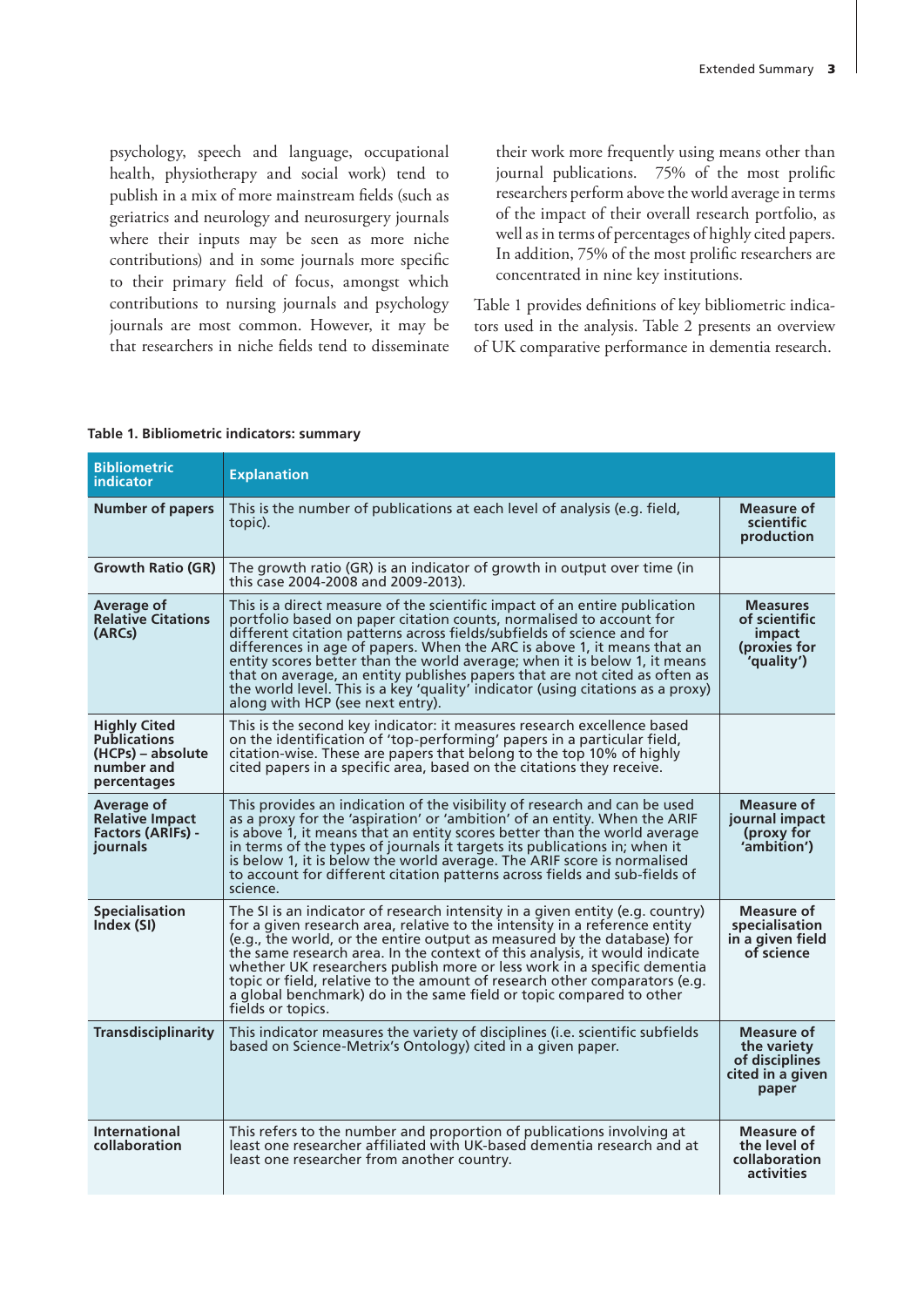| <b>Rank</b>    | <b>Volume of</b><br>dementia papers<br>(1980 - 2013) | <b>Citation impact of</b><br>dementia portfolio<br>(ARC <sup>4</sup> ) | % Highly cited<br>papers<br>(%HCP) | <b>Journal citation</b><br>impact (ARIF) | <b>Growth ratio</b><br>(increase in<br>publication volume<br>over time) | Intern.<br><b>Collaborations</b><br>(% collaborative<br>papers) | <b>Specialisation</b><br><b>Index</b> |
|----------------|------------------------------------------------------|------------------------------------------------------------------------|------------------------------------|------------------------------------------|-------------------------------------------------------------------------|-----------------------------------------------------------------|---------------------------------------|
| $\mathbf{1}$   | <b>World</b>                                         | Ireland                                                                | <b>US</b>                          | Belgium*                                 | China                                                                   | Switzerland                                                     | Sweden                                |
| $\overline{2}$ | US                                                   | <b>US</b>                                                              | Norway*                            | Netherlands*                             | India                                                                   | Ireland                                                         | Finland                               |
| 3              | <b>UK</b>                                            | Norway                                                                 | Ireland*                           | US                                       | <b>Brazil</b>                                                           | Belgium                                                         | Italy                                 |
| 4              | Germany                                              | Finland                                                                | Portugal*                          | Finland                                  | Portugal                                                                | Norway                                                          | Ireland                               |
| 5              | Japan                                                | Netherlands*                                                           | Switzerland*                       | Canada                                   | Ireland                                                                 | Denmark                                                         | Austria*                              |
| 6              | Italy                                                | Canada*                                                                | Finland                            | <b>UK</b>                                | Rep. of Korea*                                                          | Greece                                                          | Netherlands*                          |
| $\overline{7}$ | Canada                                               | <b>UK</b>                                                              | Belgium                            | Switzerland*                             | Turkey*                                                                 | Austria                                                         | <b>UK</b>                             |
| 8              | France                                               | Belgium*                                                               | Denmark                            | Portugal*                                | Australia                                                               | Portugal                                                        | Belgium                               |
| 9              | China                                                | Portugal*                                                              | <b>UK</b>                          | Ireland*                                 | Norway                                                                  | Hungary                                                         | Chile                                 |
| 10             | Sweden                                               | Sweden*                                                                | Canada                             | Sweden                                   | Chile                                                                   | Sweden                                                          | <b>US</b>                             |
| 11             | Australia                                            | Australia                                                              | Netherlands                        | Norway*                                  | <b>Denmark</b>                                                          | Finland                                                         | Switzerland                           |
| 12             | Spain                                                | Switzerland                                                            | Sweden                             | Australia*                               | Finland                                                                 | Russia                                                          | Australia*                            |
| 13             | Netherlands                                          | <b>World</b>                                                           | Australia                          | Denmark                                  | Poland                                                                  | Germany                                                         | Spain*                                |
| 14             | Switzerland                                          | Denmark                                                                | Chile                              | Italy                                    | Spain*                                                                  | Canada                                                          | Canada                                |
| 15             | Rep. of Korea                                        | Germany                                                                | World                              | Israel                                   | Greece*                                                                 | Chile                                                           | Portugal                              |
| 16             | Belgium                                              | Austria                                                                | Germany                            | <b>World</b>                             | Netherlands*                                                            | Netherlands                                                     | Israel                                |
| 17             | Finland                                              | France                                                                 | Austria                            | Germany                                  | Sweden*                                                                 | Poland                                                          | Japan*                                |
| 18             | Austria                                              | Italy                                                                  | France                             | France*                                  | Russia                                                                  | Australia                                                       | Germany*                              |
| 19             | Israel                                               | Chile                                                                  | Italy                              | Chile*                                   | France                                                                  | <b>Israel</b>                                                   | <b>World</b>                          |
| 20             | <b>Brazil</b>                                        | Israel                                                                 | Japan                              | Greece*                                  | Belgium                                                                 | France                                                          | Hungary                               |
| 21             | Poland                                               | Japan                                                                  | <b>Brazil</b>                      | Hungary*                                 | <b>World</b>                                                            | <b>UK</b>                                                       | France                                |
| 22             | India                                                | Greece                                                                 | Israel                             | Austria                                  | Italy*                                                                  | Italy                                                           | Rep. of Korea                         |
| 23             | Denmark                                              | Turkey                                                                 | Greece                             | Japan                                    | Germany*                                                                | Spain                                                           | Norway                                |
| 24             | Ireland                                              | China*                                                                 | Spain*                             | Spain                                    | <b>UK</b>                                                               | China                                                           | <b>Denmark</b>                        |
| 25             | Portugal                                             | Spain*                                                                 | China*                             | China                                    | Switzerland*                                                            | Rep. of Korea                                                   | Greece                                |
| 26             | Norway                                               | <b>Brazil</b>                                                          | Turkey                             | Rep. of Korea                            | Canada                                                                  | <b>Brazil</b>                                                   | China                                 |
| 27             | Hungary                                              | Hungary                                                                | Hungary                            | India*                                   | Austria                                                                 | India                                                           | <b>Brazil</b>                         |
| 28             | Russia                                               | Rep. of Korea                                                          | India                              | Poland*                                  | US                                                                      | Turkey                                                          | Poland                                |
| 29             | <b>Turkey</b>                                        | Poland*                                                                | Poland                             | <b>Brazil</b>                            | Hungary*                                                                | <b>US</b>                                                       | Turkey                                |
| 30             | Greece                                               | India*                                                                 | Rep. of Korea                      | Turkey                                   | Japan                                                                   | Japan                                                           | India                                 |
| 31             | Chile                                                | Russia                                                                 | Russia                             | Russia                                   | Israel                                                                  | <b>World</b>                                                    | Russia                                |

 $^{4}$  Note that countries sharing the same ranking for a particular indicator are marked with an  $^{*}$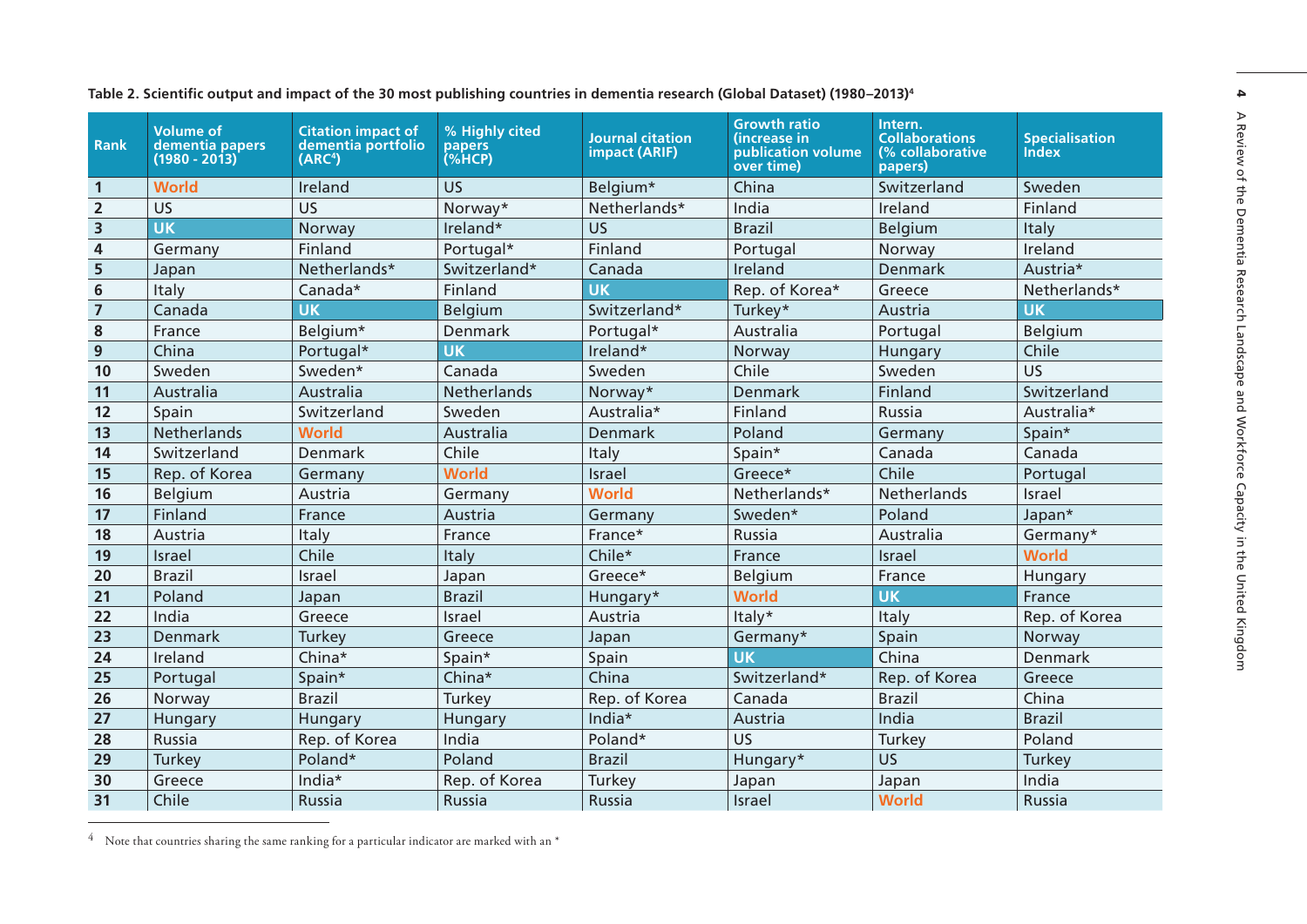#### **Figure 1. Active dementia researchers by sector**

(Please note that % are presented in the pie chart and the absolute number of individuals in the legend)



Source: researchers' own data from PhD tracking exercise<sup>5</sup>

## Highlights from the investigation of career pathways of UK dementia PhD graduates

- At a minimum, a fifth of dementia PhD graduates (21%) remain in dementia research careers. A higher-end estimate would be 38%.
- Of dementia PhD graduates, 43% remain in research careers (in dementia or other areas) $6$  and just under half (48%) of those who remain in research continue to do research on dementia-related topics. A very small minority of dementia PhD graduates (0.6– 1%) remain active in dementia-related activity but not research (e.g. non-research careers in industry and care).
- A quarter (25%) of currently active dementia researchers who obtained a PhD in the UK are currently based in other countries including the USA, Canada, Germany and Australia. Within

the scope of this study, we do not have data on researchers coming to the UK from other countries or entering dementia from other research fields.

- Most active dementia researchers work in academic settings (67.3%), while the remainder work in industry (4.8%), clinical/NHS settings (13.7%) or other settings (10.8%).<sup>7</sup> The employment sector of 3.5% of the dementia researchers surveyed could not be identified from the available data (Figure 1).
- There are approximately twice as many junior and mid-level staff as senior staff in the UK dementia research workforce (2.3:1 ratio). This ratio broadly mirrors the mix of career stages observed in the biological sciences and subjects allied to medicine, but is somewhat higher than the ratio observed in the fields of medicine and dentistry.<sup>8</sup> (Chapter 6 investigates bottlenecks in dementia research career pathways and transition points in more detail, based on interview data.)

<sup>5</sup> In this context, the 'other setting' includes senior management; non-academic, non-industry, non-NHS researchers; and other.

This is similar to the findings of the Royal Society investigation into researcher retention in science, which found that 47% of UK PhD science graduates remain in scientific careers.

<sup>7</sup> In this context, the 'other setting' includes non-classified sectors, medical writing and those in research institutes.

<sup>8</sup> We analysed data requested from HESA ([https://www.hesa.ac.uk\)](https://www.hesa.ac.uk) 2015. More detail can be found in Chapter 4 of the main report.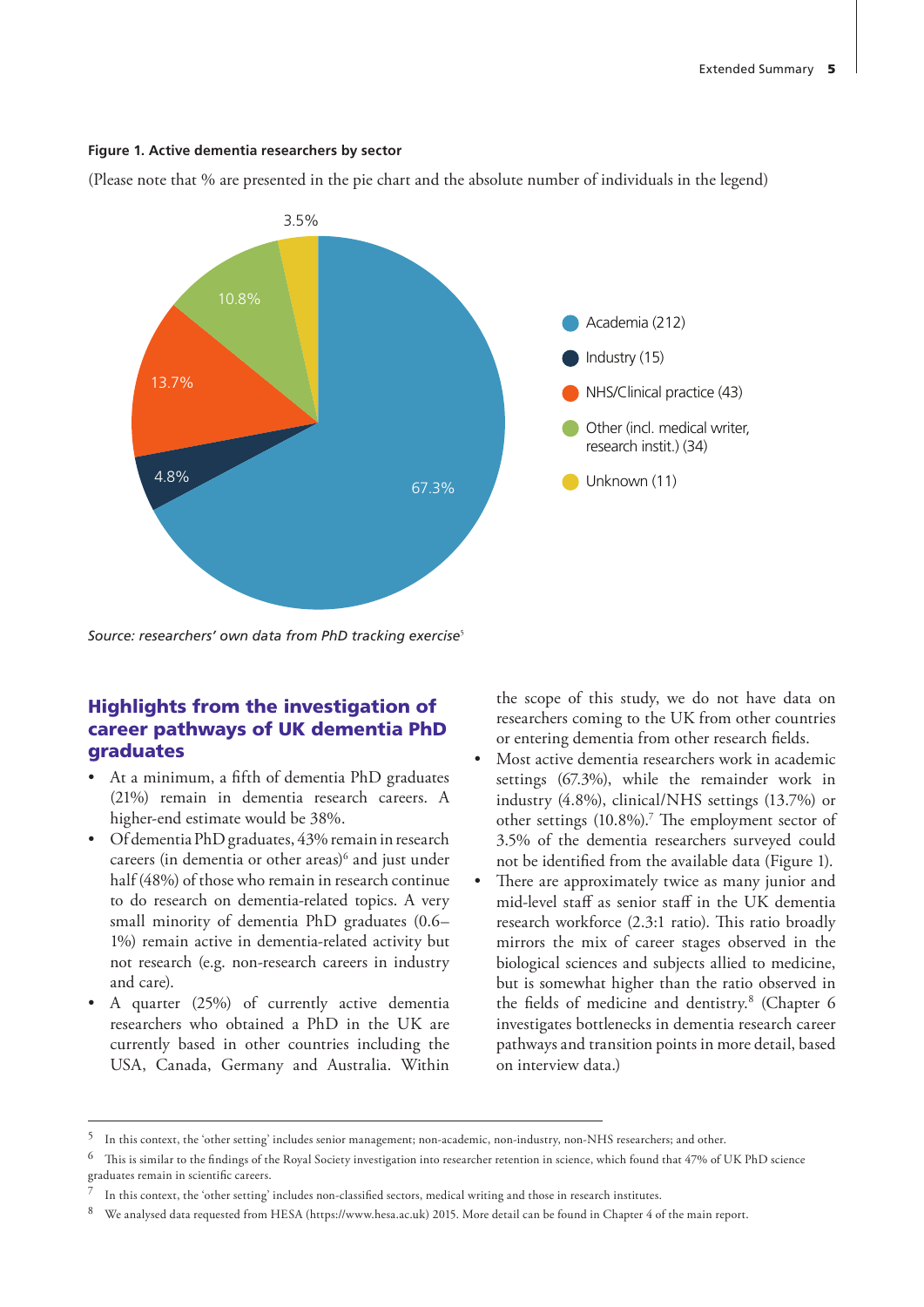# Strengths and limitations of the UK dementia research landscape: insights from interviews

• Caveat: we spoke to representatives at different stages in their career pathways and from diverse fields. The current section focuses on findings relating to the dementia research landscape specifically. The next section presents findings pertaining to the dementia research workforce. Interviewee responses tended to reflect their professional experiences and areas of work with which they were more familiar. When reporting on research gaps in particular, respondents tended to comment primarily on limitations within their own research field. However, when commenting on research strengths, interviewees frequently highlighted strengths in areas other than their own. Overall, we are confident we obtained a rounded evidence base across the diversity of individuals interviewed.

#### Key strengths

The UK dementia research portfolio is diverse, and the following strengths were most frequently highlighted: (i) dementia-related genetics research to advance knowledge of dementia disease-risk, for example in Alzheimer's and Parkinson's diseases; (ii) brain imaging to provide evidence on disease progression; (iii) research on Lewy body dementia; (iv) research into the development of person-centred care; (v) epidemiological work with cohort studies; and (vi) research on the amyloid hypothesis and amyloid fibril formation.<sup>9, 10</sup>

#### Gaps and limitations to inform research capacity-building

• Interviewees also highlighted various gaps in knowledge about dementia and limitations in the UK research landscape. Some of these reflect global knowledge gaps (e.g. insights into cellular mechanisms in dementia, classification of dementia disease) or general challenges in biomedical research which may be accentuated in the dementia context (e.g. the challenges of engaging clinicians in research and translating research into practice), whilst others were highlighted as particularly notable in a UK context and in dementia research policy (e.g. a lack of critical mass in care-related dementia research, limited industry engagement, insufficient focus on specific rarer dementias).

- The most frequently identified gaps in the UK dementia research system were:
	- *Limited understanding of the cellular mechanisms that underlie dementia* and the need for more collaboration between different fields towards that end (e.g. cell biologists, electrophysiologists, geneticists, neurophysiologists, pathologists and others).
	- *Insufficient clinician involvement in research*, given the crucial role clinicians play in defining research questions to reflect clinical and patient needs, the knowledge they have from observing patients, and their ability to contribute to research translation.
	- *Underinvestment in care-related research* (e.g. in nursing, allied health professions and social care fields) given the costs of dementia care to the UK economy, and an associated need to explore new ways of overcoming difficulties in allied health professions research career pathways. Several aspects of care research were seen as important to support, including end-oflife care, care for patients with advanced stages of dementia, care for marginalised and hardto-reach groups, research into patient–carer relationships, research into educating carers, and arts therapies for people with dementia.
	- *Scope for improvement in the conduct of clinical trials*, most notably in areas of: recruitment processes and incentives for clinicians to enrol patients in trials; the accuracy of diagnosis (which can affect recruitment as well as trial outcomes and interpretation); and mechanisms to attract and facilitate industry engagement in dementia research.

<sup>&</sup>lt;sup>9</sup> Epidemiological work with cohort studies and research on the amyloid hypothesis and amyloid fibril formation were both mentioned by five interviewees, and hence share fifth place as most commonly mentioned strengths.

 $10$  Although mentioned less frequently, interviewees also noted examples of influential UK research across a broader array of dementia-related topics including: frontotemporal dementia; mixed dementia; work covering links between amyotrophic lateral sclerosis (ALS) and dementia, and Parkinson's disease and dementia; biomarkers; cognitive-stimulation studies; research into interventions to improve the lives of those affected; work on early diagnosis; the development of clinical centres for dementia care; tau protein pathology studies; research into the clinical definition and classification of dementia; brain banks; and neuropathology.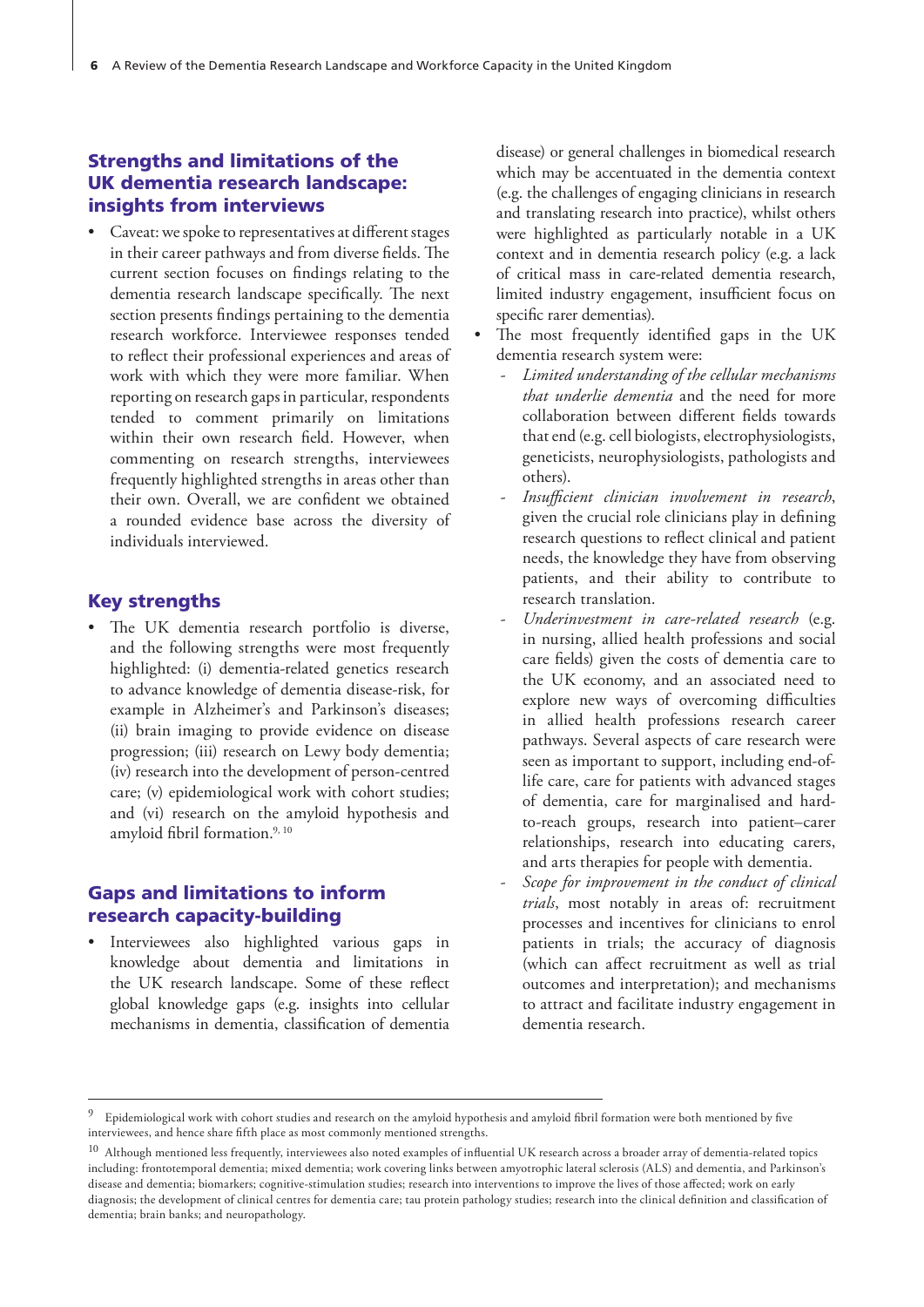- *Retaining and enhancing industry engagement with the dementia challenge* in areas including (but not confined) to collaboration in applied R&D drug-discovery efforts, and in the development of medical apps and assistiveliving technologies.
- *Scope for greater emphasis on translational research* including research linking genetics, cellular-mechanisms studies and drug target discovery efforts, and also translational work which would help move advances from carerelated research into improved service delivery.<sup>11</sup> Our bibliometric analysis highlighted that UK research in familial dementia and early-onset dementia lags behind that of other countries in citation impact. Interviewees said that the key reasons for this include the low number of patients diagnosed with these conditions in the UK; patient recruitment challenges (which are accentuated by a lack of specialists able to diagnose these conditions accurately); the disjointed nature of service delivery for such patients (which impacts on recruitment); and competition between various clinical specialties for patient recruitment.
- Most interviewees were in favour of balancing research investments across different types of dementia disease areas and across basic, applied and clinical research; some, however, highlighted the potential benefits of more targeted strategies. Views on the balance of support related to prevention, treatment and care delivery were very mixed and largely reflected individual professional experiences and backgrounds. These issues are elaborated on in Chapters 5 and 6 of the full report.

# Dementia research careers – stakeholder perspectives on challenges, bottlenecks and opportunities looking forward

• Many of the challenges to research careers in dementia and to building capacity in the research workforce apply to research careers in the UK more widely, but are accentuated in the dementia context. Dementia faces a comparative scarcity of funding vis-à-vis areas such as cancer and is seen, in some disciplines, as a less attractive area of specialisation. There is a perceived need for more awareness-raising about dementia research opportunities and also for shifting attitudes away from the view that little can be done about dementia towards a more positive outlook which celebrates milestones and future prospects.

## Bottlenecks in career pathways and barriers to dementia research careers

- The lack of a secure career path is widely seen as the key challenge for those considering a career in dementia research, and thus for workforce capacitybuilding in the UK. This is linked to the prevalence of short-term research funding and a lack of permanent academic positions (e.g. lectureships) and fellowships for researchers who are ready to gain independence and establish their own projects, programmes and groups.
- Consistent with these concerns, interviewees widely saw the transition from a postdoctoral role to a lecturer role as the biggest career bottleneck, with the transition from a PhD or clinical training to the first postdoctoral or clinical research position coming second. A particular lack of junior-level studentships and fellowships (PhD and first postdoc) was identified in the allied health professions and social care.
- Barriers to clinical research careers in dementia are particularly high and relate to (i) a lack of time available to combine research and clinical duties; (ii) a perception held by some clinicians that they are undervalued by universities due to challenges in meeting publishing and grant expectations in parallel with delivering clinical care; (iii) clinical career structures which make it difficult to engage with research and a prevailing – though gradually evolving – clinical culture where research is undervalued; (iv) the short-term nature of research contracts for clinical and allied healthprofessions staff; and (v) insufficient attention to research training in medical education curricula. In addition, dementia as a field is not widely seen as the most attractive research area for clinicians.
- Views on the extent to which researcher retention in dementia presents a policy challenge were mixed. More respondents considered the retention of researchers in the dementia field to be a challenge

<sup>&</sup>lt;sup>11</sup> Although mentioned less frequently or with mixed views, other research gaps identified by interviewees included large-scale cohort studies, improved animal models and combined human and animal work, and rare diseases.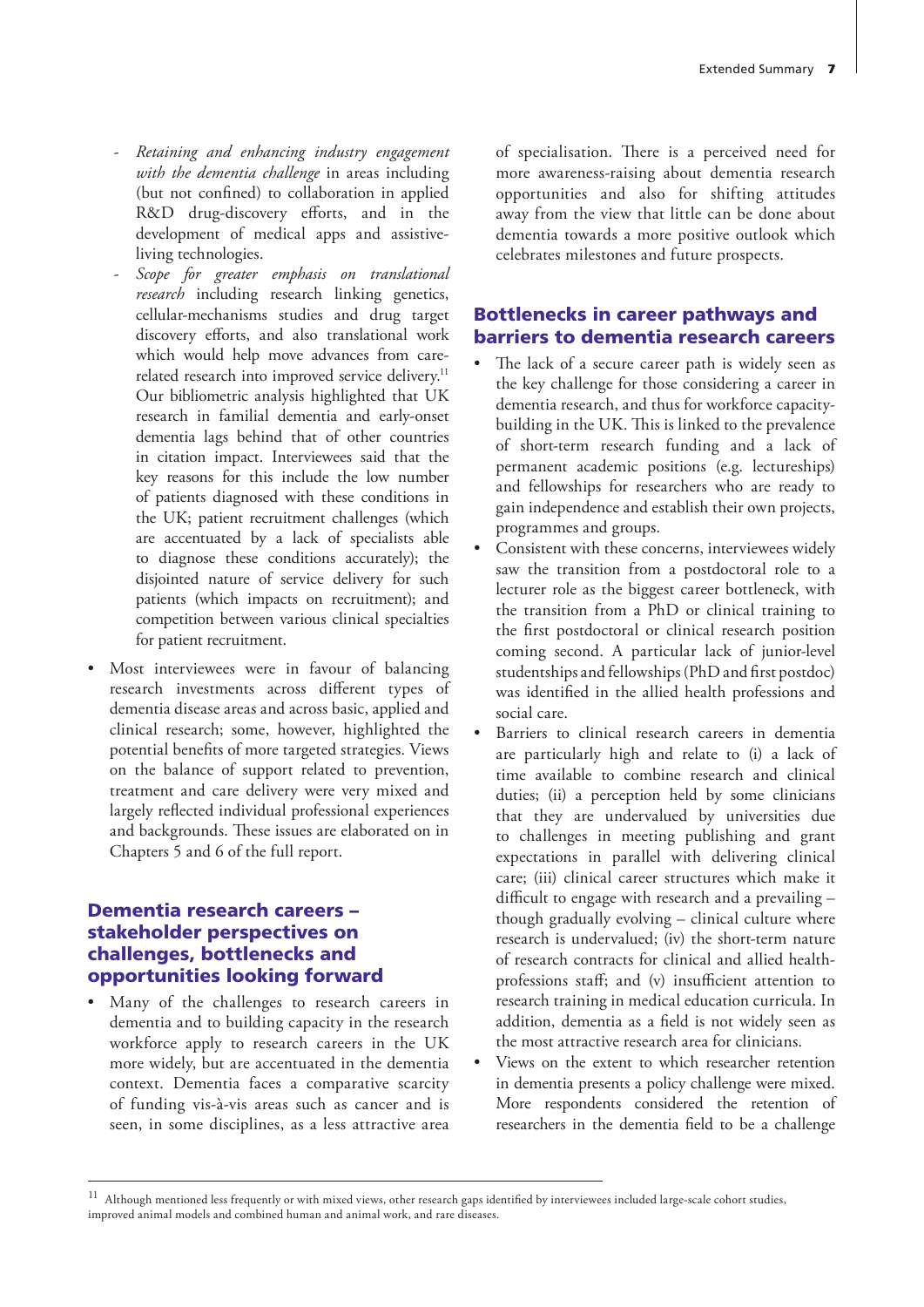than did not, and it may be more of a challenge for research-active clinicians or in areas of research specific to the UK context (e.g. some aspects of dementia care delivery). Some interviewees stressed that the growing commitment to dementia research at the national level raises optimism about future research opportunities. Retention of dementia researchers in the UK was seen to be less of an issue, and the benefits of global knowledge circulation were recognised. However, interviewees highlighted the fact that some countries offer more attractive core-funding packages for dementia research (e.g. US, Germany and Australia) or more competitive opportunities for clinicians with an interest in dementia research (e.g. Belgium, France and the Netherlands) than the UK.

# Mechanisms for supporting dementia research careers

- Various examples of mechanisms that exist or that are needed to support dementia research careers were identified by interviewees, who reinforced the need for a mix of interventions focused on individuals, teams and networks. The majority of these mechanisms relate to providing longer-term funding and improved job security; offering early- and midcareer research support; and enhancing collaboration across fields, disciplines, sectors and institutions.
- *• Support for junior research fellowships, including 'bridge-funding' post PhD*. Examples cited by interviewees included the Alzheimer's Society's Doctoral Training Centres, where PhD studentships focus on diverse areas of dementia research (including biomedical and social sciences, and arts therapy). The need for additional support in the form of extensions to PhD fellowships or bridge-funding for dementia PhD graduates to develop ideas and find new posts was also identified.
- *• Support for mid-career research fellowships and lectureships*. Dementia-specific fellowships and fellowships that allow researchers to obtain international experience were highlighted as important. A need for more lectureships, and for fellowships to help postdoctoral researchers establish themselves as principal investigators, was also emphasised. Cited examples (not all dementiaspecific) included fellowships from the Alzheimer's Society, Alzheimer's Research UK, Parkinson's UK and the British Society of Gerontology's Emerging

Researchers in Ageing scheme.

- *• Fellowships and more flexible employment arrangements to enable sustainable and longerterm clinician engagement in research*. Examples of successful enablers cited were clinical fellowships from the Alzheimer's Society, Motor Neurone Disease Association and support provided by the Guarantors of Brain charity for young clinicians to start research. Interviewees highlighted the need for flexible fellowships that allow movement between research and clinical work at different points in a career. Establishing criteria other than the number of publications to assess research potential and select applicants for clinical researcher posts was seen as a policy priority, whereas current means of assessment were highlighted as a significant barrier to clinician engagement in research.
- *• Supporting mid-career researchers as future leaders, in addition to focusing on projects and large teams*, for instance through 'rising star' programmes for researchers with high potential. Mid-career dementia researchers working within large research programmes need to be offered the opportunity to demonstrate leadership or to attract their own funds, for example through (i) senior leadership that encourages senior postdocs to act as the principal investigator on some funding applications; (ii) fellowship schemes that are receptive to, and supportive of, such applicants; and (iii) training and mentoring in research leadership skills. Current senior research leaders in dementia play substantial roles in mentoring and developing leadership skills within the mid and early-career researcher pool, but the time they can devote to such activity is limited. Coupling on-the-job training with formal programmes could enable more sustainable and consistent approaches to leadership development.
- *• Institutions that bring together talent from diverse fields and sectors, with long-term funding – i.e. dedicated research centres and institutes or collaborations between organisations*. Examples of dedicated institutes and research centres highlighted by interviewees include those at University College London and Cardiff University. Academic–NHS collaborations such as the NIHR Biomedical Research Units (BRUs with dementia as a priority area are linked to the University of Cambridge, King's College London, Newcastle University and University College London)<sup>12</sup> were seen as catalysts for research careers, and the Collaborations for

<sup>&</sup>lt;sup>12</sup> Although not mentioned during interviews, the NIHR Dementia Translational Research collaboration is another example.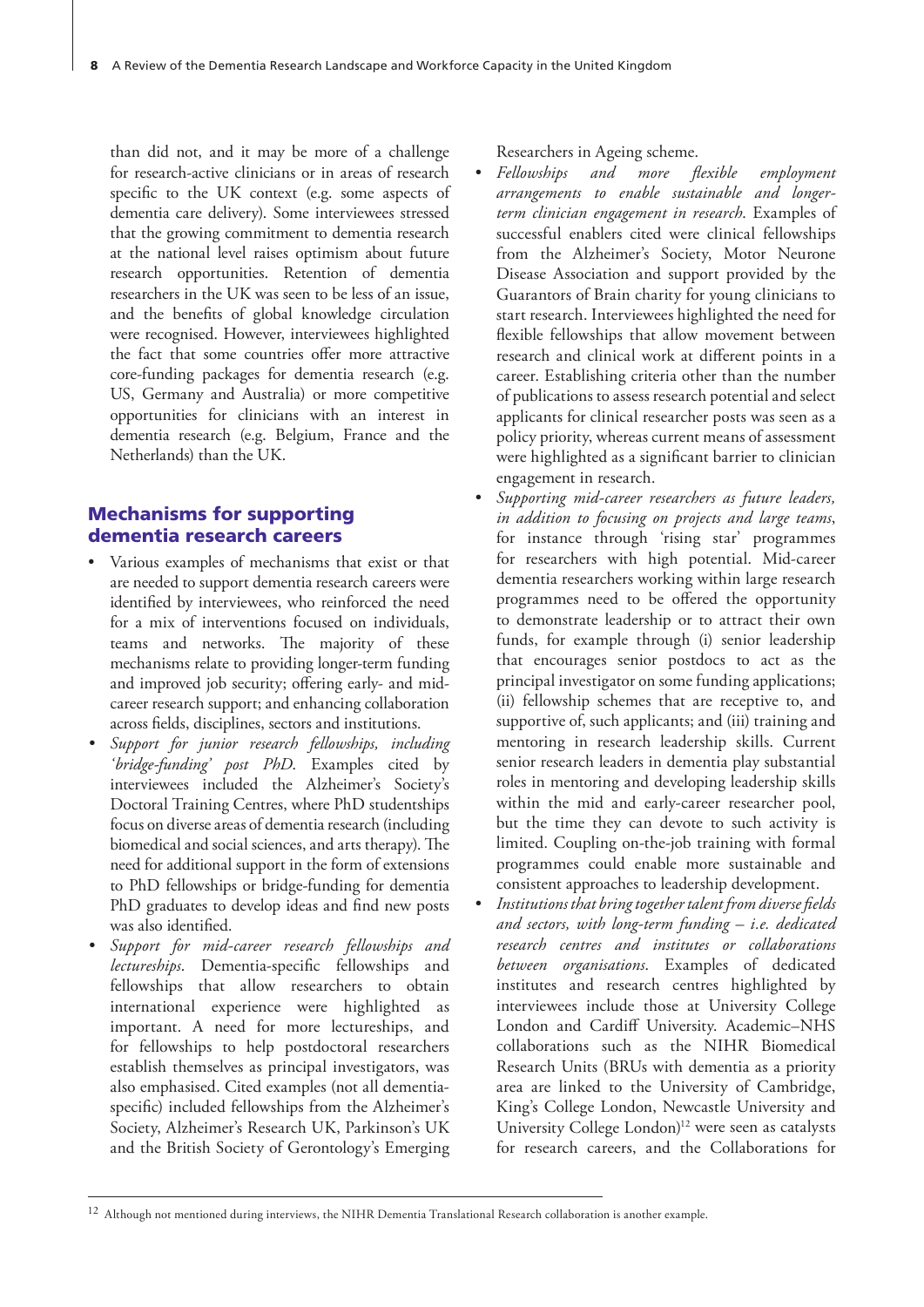Leadership in Applied Health Research and Care (CLAHRCs) are leading the Research Capacity in Dementia Care Programme, which trains nurses and allied health professionals in dementia research. The MRC-led Dementias Platform UK, a public– private partnership, was seen as important for increasing collaboration with industry. Interviewees stressed the need for ongoing, stable funding for such initiatives, both to attract people to dementia careers and to improve retention.

- *• Other existing enablers of dementia research where capacity could be enhanced include professional skill development, generating interest in dementia and career flexibility*. Interviewees highlighted the need for training research leaders in groupmanagement skills, enhancing mentorship for earlier-stage researchers, and training dementia researchers to communicate and publicise their work; raising dementia's profile more generally and improving the field's prestige; supporting courses in dementia at the undergraduate level to help create interest at an early stage; and providing more career flexibility, particularly for researchers with family responsibilities. Finally, challenges related to research ethics were seen to be particularly acute in the dementia context and have discouraged people from dementia research in the past. Learning from successful management of research ethics in studies with dementia patients could prove important for future research efforts.
- *• Attracting researchers from other fields*. The majority of interviewees saw value in efforts to create an interdisciplinary research community bringing together diverse disciplines across the natural, health and social sciences, and industry, academic

and clinical sectors. Diverse enabling mechanisms were highlighted, spanning (i) funding that supports partnerships between a dementia and non-dementia researcher (such as that offered by Alzheimer's Research UK); (ii) cross-disciplinary, problem-driven rather than discipline-driven studentships; (iii) strong clinical leadership to help attract researchers from different fields; (iv) dementia-themed funding calls and prizes; and (v) dementia research centres, networks and hubs such as the NIHR and MRC initiatives, the EU's Neurodegenerative Disease Research Joint Programme (JPND), the Centres of Excellence Network in Neurodegeneration (CoEN), and the European network Interdem. Uptake of some interventions (e.g. cross-disciplinary fellowships or dementia research prizes) might benefit from strong awareness-raising campaigns. There is also a growing recognition of the importance of attracting individuals with strong quantitative skills, particularly those related to big data. Integrating these skills into dementia research efforts will require addressing associated challenges connected with effective data governance, bureaucracy, privacy and security concerns, and public support.

The dementia research community welcomed enhanced national and global commitment to research in this area but emphasised a need for (i) transparency in the strategy for allocating funding; (ii) some coordination between funders, but not at the expense of supporting a diversity of research aims; (iii) ensuring the long-term sustainability of the commitment and the still substantial imbalance between the burden of dementia disease and research investment, compared to some other disease areas.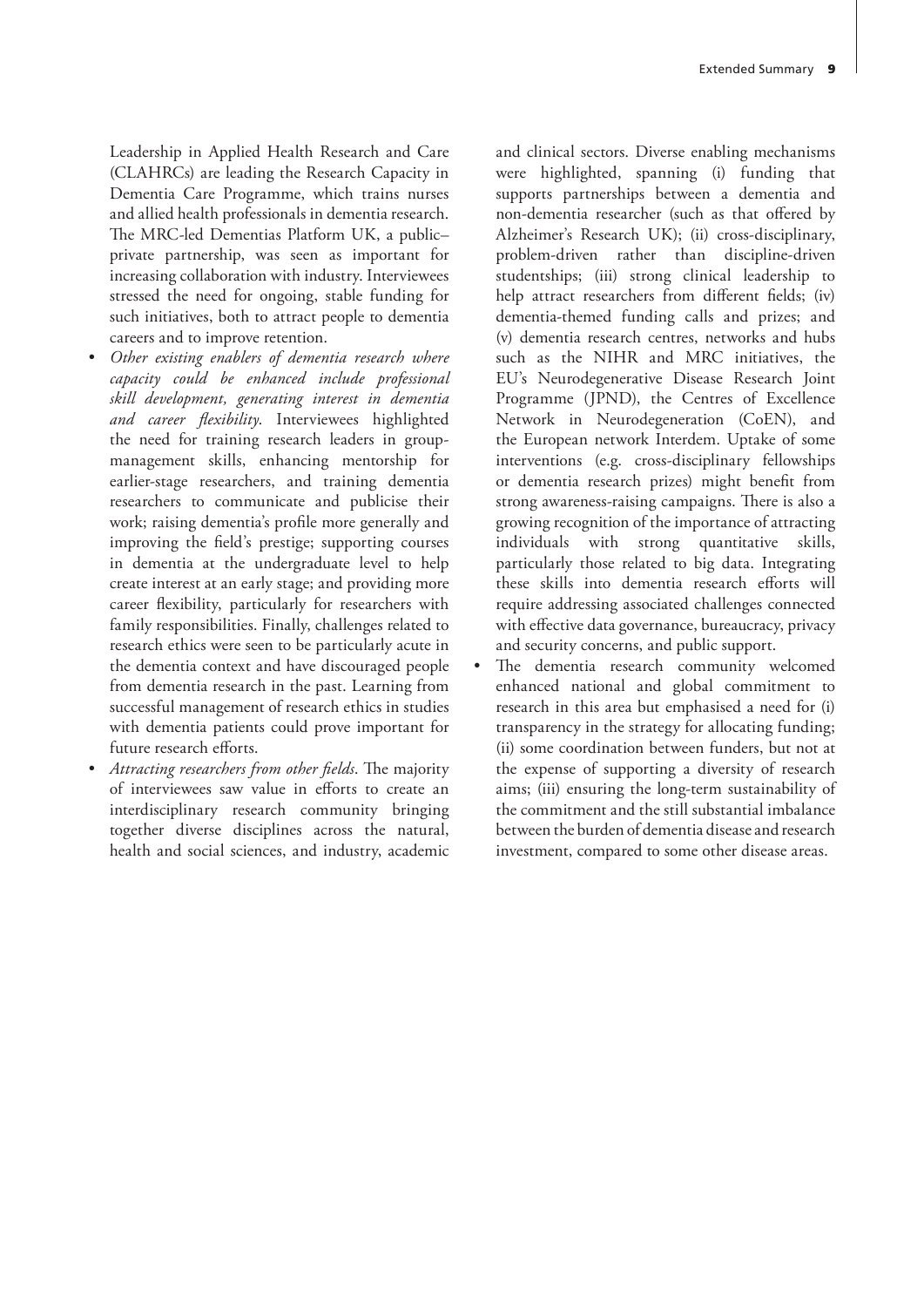# **The UK dementia research landscape….views from the ground**

#### *On opportunities...*



...There is a definite momentum building which is fantastic but we need to learn from the past so we don't get railroaded on one route suggested by big guns and charismatic individuals..

"…I think in ten years we'll have a medicine that

perception that things have failed is wrong and is a major hurdle. Actually I think dementia and Alzheimer's disease in particular is one of the more tractable mental health disorders…"

slows the disease down… The general



"…The best way to organise a lab is to have young PhDs and young MDs in the lab. MDs bring knowledge of the disease, PhDs bring scientific rigour – a good lab has a mixture of both..."



"…The UK generally, across the research landscape, punches above its weight with publications and often science done on a shoestring, so we have got a lot of return for our buck and there is a degree of efficiency and intellectual rigour which has always been great...

#### **Key strengths of the UK dementia research landscape highlighted by interviewees**

- Genetics
- Brain imaging
- Lewy body dementia
- Psychosocial interventions & person-centred care
- Cohort studies and epidemiology
- Amyloid hypothesis, amyloid fibril formation

#### *On challenges...*



"…Basic scientists on their own will work on drosophila from now until their retirement days… Clinicians will see patients and do clinical trials without ever thinking about underlying science... Bringing everybody together so that they all understand what the other is trying to do is really a challenge and it requires sustained funding..."



"…Both [care and treatment research] are important. We won't find a cure for dementia overnight; we'll see small

inroads like with cancer and HIV, and hopefully bigger inroads with time. The prevalence of the disease will increase and put more pressure on the care side of things. You might say your vision of the world is a world free of Alzheimer's disease, but before you get there, you'll have a world full of it...



"…It is extremely difficult to recruit patients and researchers interested in trials might be discouraged...

...For every one person who has a diagnosis of dementia there are conservatively 10 around them impacted... A lot of people in that circle are





| -- |
|----|
|----|

"…[Allied health and nursing research] should be high up the research agenda as they are the mainstay of social and community care… [However,] within these health professions, working with people with dementia is still not seen as a career pathway of choice…"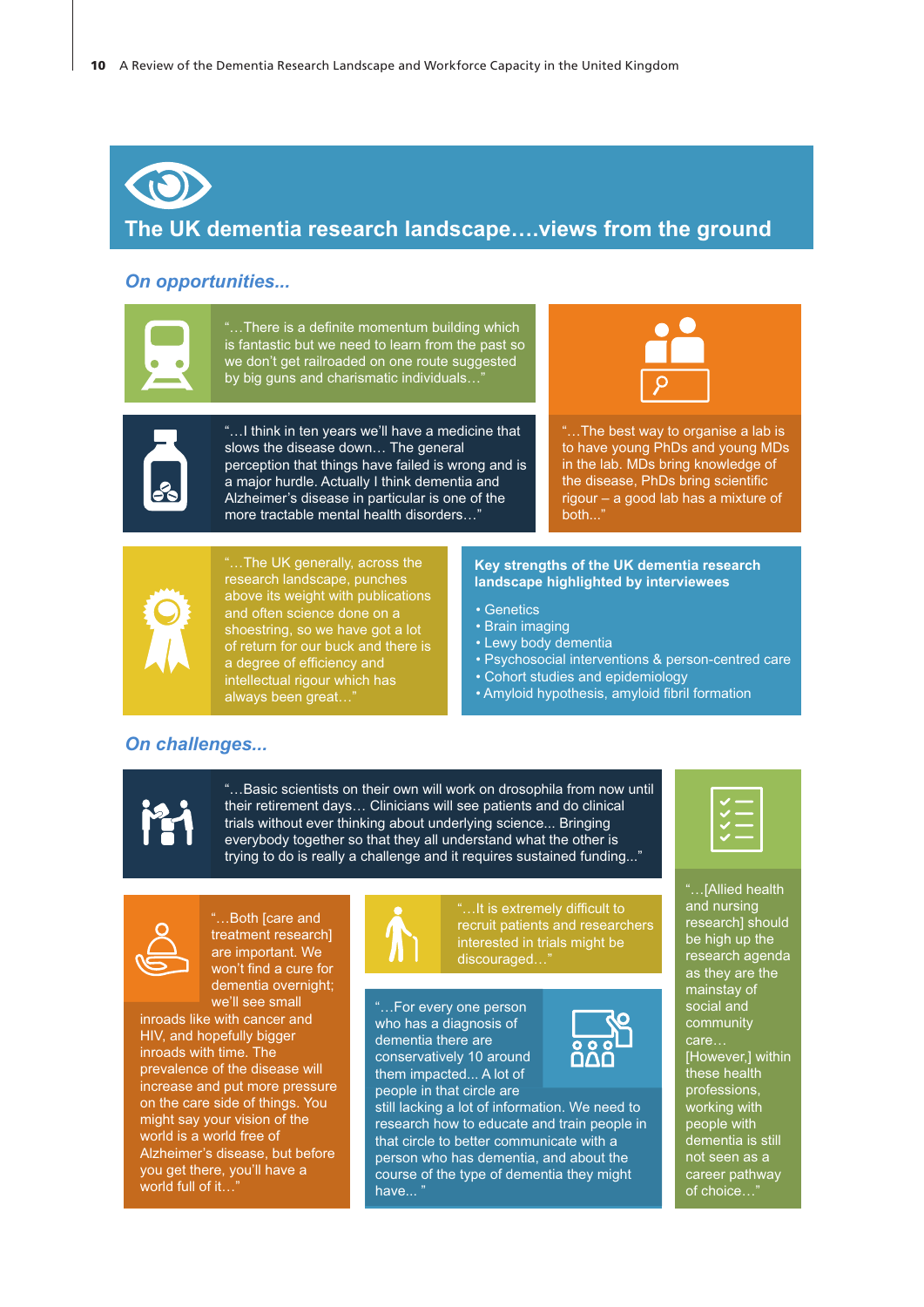# **Dementia research careers in the UK...views from the ground**

#### *On opportunities...*



"...There is a clear need to come up with a clearer strategic vision for research and for building capacity by maintaining and developing younger researchers. It is [also] very important to open up communication across centres on the type of research that is going on..."



"…If you get the right people together, they can set up a problem and say: we need a physicist to help with that, a chemist with that, a biologist with that...''



"…I don't know if there's ever been a time when there's been such an opportunity for people to do a PhD in dementia research…"



"…If I hadn't had funding to do half clinical training and half research at the end of my PhD, I wouldn't be doing research now...

# *On challenges...*



"…People's attitudes also act as a barrier to dementia research careers... People may think there isn't much to be done for people with dementia. Accepting the idea that people can be helped might enable more research. This is about an attitude shift...



"…A lack of funding continuity leads to wasted resources because a shortage of mid-level researchers results in principal investigators needing to spend a lot of time training very inexperienced researchers…"



"…Clinicians are 'stretched to the limit doing their daily job, so to find time for research means spare time – hard to come by unless they get a training fellowship that buys them out and allows them to do research..."



"…Funding infrastructure is pretty patchy in the UK in terms of grant support, building and equipment infrastructure, and the ability to recruit and retain the best staff because of [limited] 'start-up' support… They'll get in the US, for example, a start-up package of \$2 million… In the UK it's nowhere near that amount… it's less than 10% of the start-up for equivalent junior faculty in the US..."



"…In my department, working on Alzheimer's disease, I can think of five people in their 30s who, when I was younger, would easily have gotten lectureships. There are simply no lectureships to apply for...



"…It's really hard to combine NHS work and research as I could [in the past]… I'm not sure if it's the incentives or

increased demands of clinical work, or health boards and trusts not allowing people space to do research. Universities probably have some role to play; they tend to look down on clinicians a bit. CVs are evaluated on numbers of papers or grants – things that are quite difficult to do if you're also doing a clinical service…"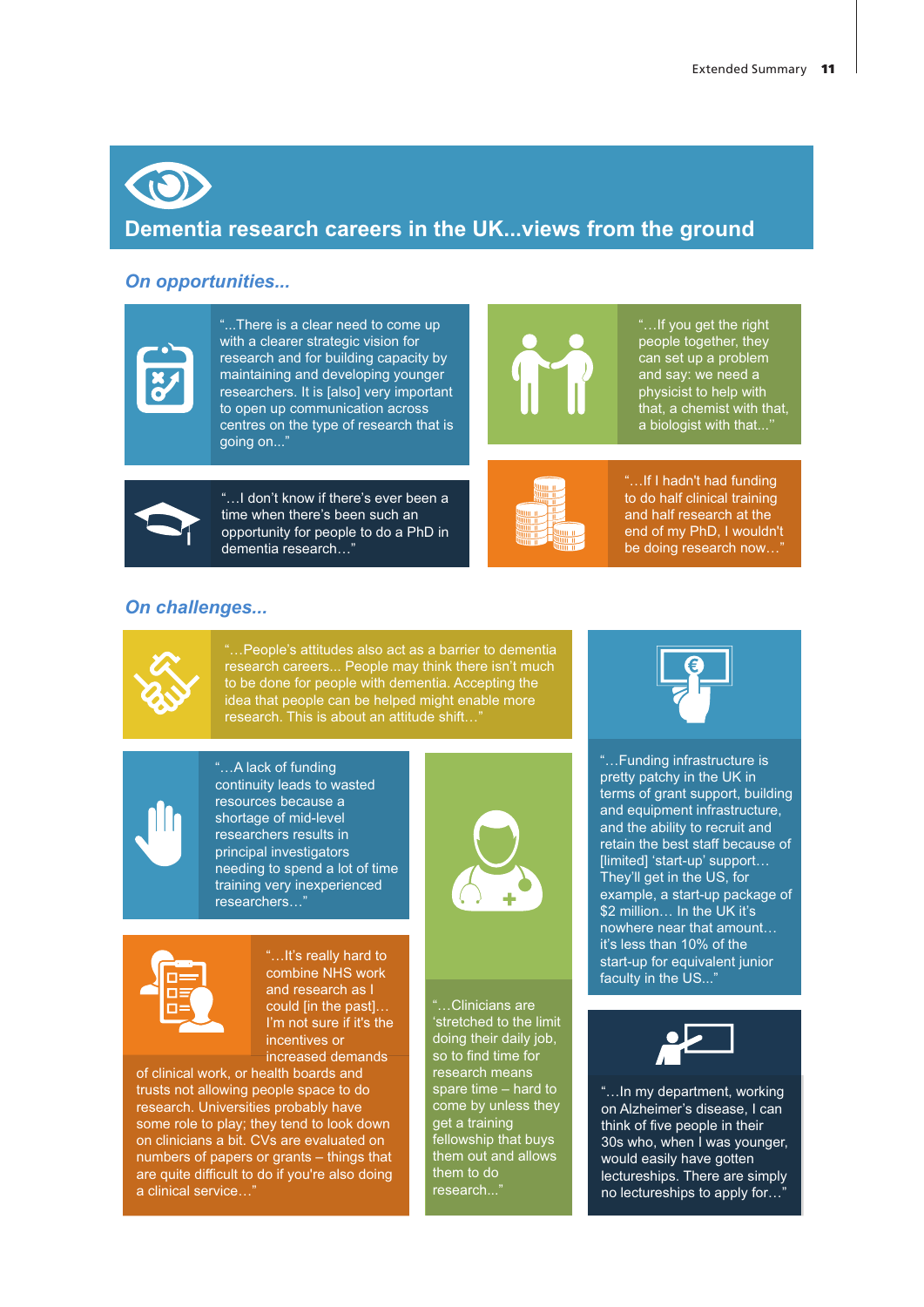#### Conclusion

Our findings suggest that the UK has already displayed global leadership in diverse areas of dementia research. It is producing influential research outputs and, as discussed earlier, most likely punching above its weight in many dementia research topics, given investment levels. However, there are also substantial challenges that need to be addressed to help nurture a sustainable and vibrant dementia research workforce and international excellence in UK dementia research. Addressing research gaps and workforce capacity issues through an evidence-based strategy at national and organisational levels should help increase the impact of UK dementia research on the lives of all those affected.

Our insights suggest that renewing the leadership of the future will require attention to workforce and succession planning at present. There may be transferable learning related to workforce planning that could be gained from the experiences of other healthcare sector organisations (e.g. the General Medical Council) or from capacity-building and workforce planning efforts in areas such as science, technology, engineering and maths (STEM) skills.

In general, we did not find contradictions in the findings resulting from the three methods used. For example, interviewee views on areas of key research strength complemented the findings from the bibliometric analysis well (Chapter 7 discusses this in more detail).<sup>13</sup> However, we do note some interesting observations. For example, interview evidence suggests that UK research into the genetics of dementia is perceived to be highly influential. Although the volume of UK genetics papers on dementia is low (3% of all UK dementia research outputs), and although the citation performance of UK genetics-based dementia research publications is only slightly above world average when the entire portfolio is considered, there is a subset of highly influential UK research outputs in the genetics of dementia, as indicated by the high percentage of highly cited papers. In addition, interviewees highlighted strengths in research related to person-centred care, although both bibliometric and interview evidence suggest low volumes of UK research activity in fields which would feed into these areas (e.g. health policy and services, and nursing fields), and modest citation impact. We recognise that individuals working in these fields may also disseminate their work through channels other than academic journals. Decisions about whether to support areas of strength, target areas of weakness or do both are issues for policy debate, and these observations may be helpful in future dialogue on dementia capacity-building.

Evidence from the interviews also enriched and complemented key messages from the investigation of career pathways of UK dementia PhD graduates, highlighting similar research-workforce challenges. For example, the PhD career-tracing element of this work suggests that approximately a fifth of individuals who complete PhDs in a dementia-related topic remain in dementia research careers.<sup>14</sup> Given the challenges of building a dementia research community and the comparative scarcity of funding vis-à-vis areas like cancer,<sup>15</sup> policymakers may wish to consider ways of encouraging retention in dementia careers, along with ring-fenced posts and funding in this space.

The analysis of the current dementia research workforce (based on profiles of dementia PhD graduates currently active in dementia research as a proxy) shows that the ratio of junior and mid-level staff to senior staff in UK dementia research broadly mirrors the patterns observed in the biological sciences and in some

<sup>&</sup>lt;sup>13</sup> The bibliometric analysis identified pockets of excellence and influential research within the Alzheimer's disease research portfolio, Lewy body dementia, frontotemporal dementia, vascular dementia, small vessel disease, primary progressive aphasia, mild cognitive impairment and CADASIL research. Interviewees most frequently highlighted strengths in dementia-related genetics research and its role in advancing knowledge of disease-risk in Alzheimer's and Parkinson's diseases; brain imaging to provide evidence of disease progression; Lewy body dementia; research into the development of person-centred care; epidemiological work with cohort studies; and research on the amyloid hypothesis and amyloid fibril formation. Some of the fields which were identified as particularly influential citation-wise have contributed to research across these topics. Research gaps in conditions classified as familial and early-onset dementia, where the UK lags behind world averages citation-wise, were identified by both the bibliometric analysis and interview data.

<sup>&</sup>lt;sup>14</sup> We do not have evidence on how this compares to other disease areas and we could not examine the attraction to dementia from other fields or other countries within the scope of this work.

<sup>&</sup>lt;sup>15</sup> Alzheimer's Research UK (2012). 'Defeating dementia: building capacity to capitalise on the UK's research strengths'. Alzheimer's Research UK policy reports. [http://www.alzheimersresearchuk.org/wp-content/uploads/2015/01/ARUK\\_Defeating\\_Dementia\\_](http://www.alzheimersresearchuk.org/wp-content/uploads/2015/01/ARUK_Defeating_Dementia_-_Building_capacity_to_capitalise_on_the_UKs_research_strengths.pdf)-\_Building\_capacity\_to\_capitalise\_ [on\\_the\\_UKs\\_research\\_strengths.pdf](http://www.alzheimersresearchuk.org/wp-content/uploads/2015/01/ARUK_Defeating_Dementia_-_Building_capacity_to_capitalise_on_the_UKs_research_strengths.pdf) (Accessed 29 May)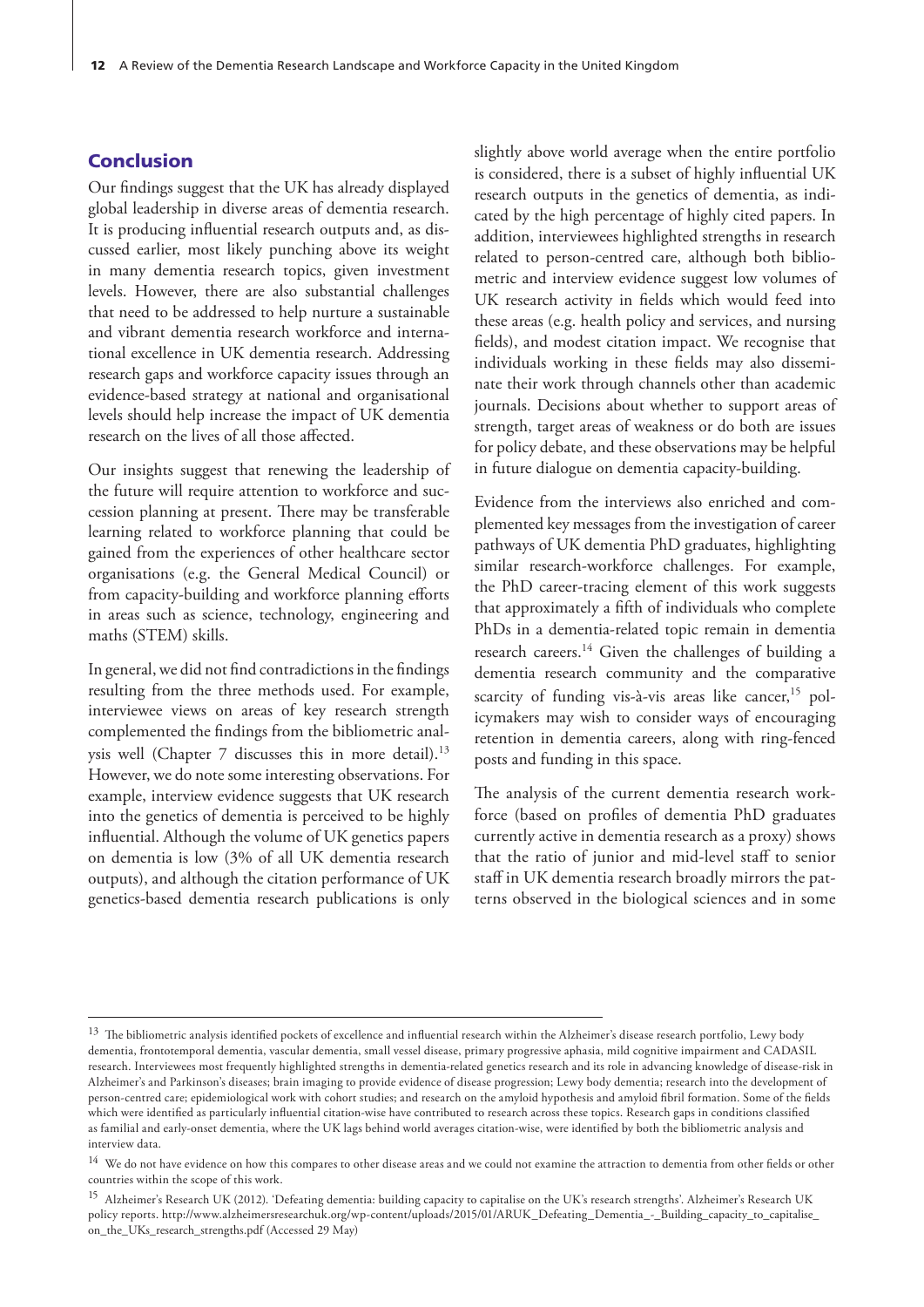subjects allied to medicine.<sup>16</sup> However, it is somewhat higher than the ratio observed in the medical sciences and dentistry fields.17 Our interviews complemented these insights by highlighting key bottlenecks within the junior and mid-level category of the dementia research workforce – i.e. the transition from a postdoctoral role to an independent PI or lecturer role, and from a PhD or clinical training to a first postdoctoral or clinical research position. Interviewees also identified profession-specific workforce issues (e.g. a particular lack of more junior-level fellowships in the allied health professions and social care, and barriers to clinical research careers in dementia).

Some of the issues identified are not necessarily dementia-specific, but are heightened in the dementia context. The contents below reflect on key themes from the analysis and put forward issues and actions to consider in a future policy agenda.

## Actions for a policy agenda: informing a dementia research capacity blueprint

The findings discussed above, recommendations from interviewees, and our wider experience in science policy lead us to propose ten areas for action that could help support dementia research initiatives and dementia research careers going forward. These are summarised in Box 1. Our intention is not to be prescriptive. Rather, we present ten key policy considerations with the aim of encouraging further constructive dialogue and the exchange of ideas on the next steps for dementia research and research workforce capacity-building in the UK. Some of these insights are likely to also have international relevance.

<sup>16</sup> We analysed data requested from HESA (<https://www.hesa.ac.uk>) 2015. More detail can be found in Chapter 4.

<sup>17</sup> Again, data was taken from HESA [\(https://www.hesa.ac.uk](https://www.hesa.ac.uk)) 2015. More detail can be found in Chapter 4.